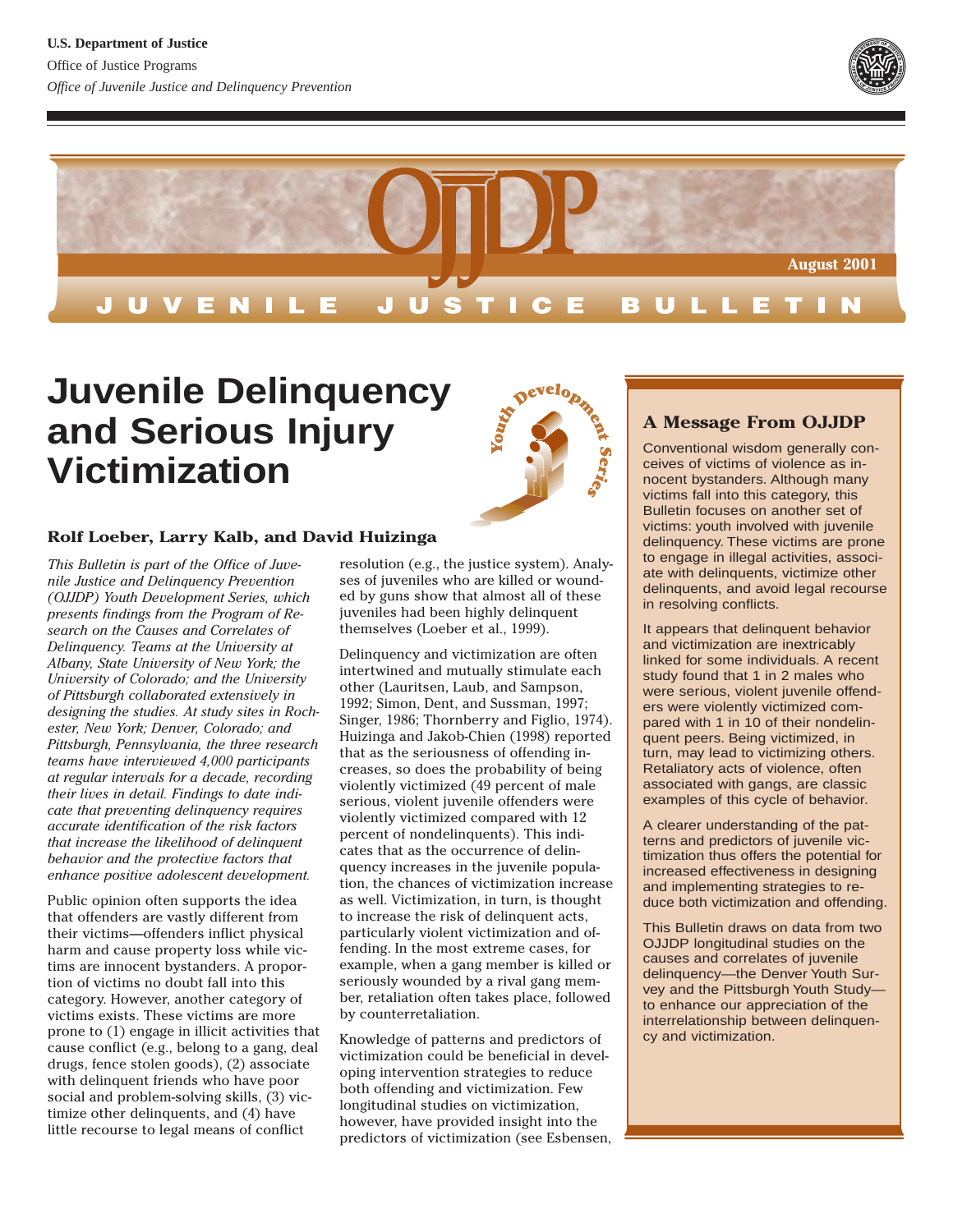#### **Program of Research on the Causes and Correlates of Delinquency**

The Program of Research on the Causes and Correlates of Delinquency is an example of OJJDP's support of long-term research in a variety of fields. Initiated in 1986, the Causes and Correlates program includes three closely coordinated longitudinal projects: the Pittsburgh Youth Study, directed by Dr. Rolf Loeber at the University of Pittsburgh; the Rochester Youth Development Study, directed by Dr. Terence P. Thornberry at the University at Albany, State University of New York; and the Denver Youth Survey, directed by Dr. David Huizinga at the University of Colorado. The Causes and Correlates program represents a milestone in criminological research because it constitutes the largest shared-measurement approach ever achieved in delinquency research. From the beginning, the three research teams have worked together and have used similar measurement techniques, thus enhancing their ability to generalize their findings.

Although each of the three projects has unique features, they share several key elements:

- ◆ All three are longitudinal investigations that involve repeated contacts with the same juveniles over a substantial portion of their developmental years.
- ◆ In each study, researchers have conducted face-to-face interviews with adolescents in a private setting. By using self-report data rather than juvenile justice records, researchers have been able to come much closer to measuring actual delinquent behaviors and ascertaining the age at onset of delinquent careers.
- ◆ Multiple perspectives on each child's development and behavior are obtained through interviews with the child's primary caretaker and teachers and from official school, police, and court records.
- ◆ Participants are interviewed at regular and frequent intervals (6 or 12 months).
- ◆ Sample retention has been high. As of 1997, more than 80 percent of the participants had been retained at each site, and the average retention rate across all interview periods was 90 percent.

◆ The three sites have collaborated to use a common measurement package, collecting data on a wide range of variables that makes possible cross-site comparisons of similarities and differences.

Each project has disseminated the results of its research through a broad range of publications, reports, and presentations. In 1997, OJJDP initiated the Youth Development Series of Bulletins to present findings from the Causes and Correlates program. In addition to the present Bulletin, eight other Bulletins have been published in the Youth Development Series: Epidemiology of Serious Violence, Gang Members and Delinquent Behavior, In the Wake of Childhood Maltreatment, Developmental Pathways in Boys' Disruptive and Delinquent Behavior, Family Disruption and Delinquency, Teenage Fatherhood and Delinquent Behavior, Co-occurrence of Delinquency and Other Problem Behaviors, and Gun Use by Male Juveniles: Research and Prevention.

Huizinga, and Menard, 1999, for an exception). On the one hand, because delinquency and victimization often are intertwined, predictors of delinquency in general (e.g., coming from a low socioeconomic background, poor parental supervision) also may be expected to predict victimization. On the other hand, it may be expected that victimization can best be predicted by proximal risk factors (i.e., risk factors occurring close in time to the event), such as weapons carrying, drug dealing, and association with delinquent peers.

This Bulletin reports empirical findings on victimization from two sites of OJJDP's Program of Research on the Causes and Correlates of Delinquency: Denver, CO, and Pittsburgh, PA. The longitudinal, multisite approach used by these studies makes it possible to answer a number of important questions concerning victimization involving serious injury. Specific questions addressed are (1) What is the prevalence of victimization involving serious injury in the general population? (2) What are the proximal and distal factors associated with becoming a victim who sustains a serious injury? (3) Which risk

factors or combinations of risk factors best predict victimization involving serious injury? Throughout this Bulletin, the focus is on victims of assaults or robberies who sustained serious injuries as a result of the victimization. The terms "victim" and "victimization" will be used to refer to victimization involving serious injury.

# **Two Longitudinal Studies**

The prospective longitudinal research design of the Denver Youth Survey and the Pittsburgh Youth Study permits the investigation of developmental processes over the life course. The two projects have involved more than 3,000 inner-city children and youth who, at the beginning of the research in 1987, ranged in age from 7 to 15. Youth and parents have been interviewed in private settings at regular intervals.

#### **Denver Youth Survey**

The Denver Youth Survey is based on a survey of more than 20,000 households randomly selected from high-risk neighborhoods in Denver, CO. The sample consists of 1,527 youth, approximately equal numbers of boys and girls, who were ages 7, 9, 11, 13, and 15 in 1987. The ethnic composition of the sample is 33 percent African American, 45 percent Hispanic, 10 percent white, and 12 percent other, as self-identified by the respondents. This Bulletin focuses on the three oldest cohorts of youth (464 males and 411 females), who were ages 11, 13, and 15 at the start of the study, and covers the first 5 years of the study.

Interviews have been conducted annually with each youth and a primary caretaker (usually the mother figure of the household). Attrition has been low in this study; more than 92 percent of the respondents completed interviews annually from 1988 to 1992.

#### **Pittsburgh Youth Study**

The Pittsburgh Youth Study initially took a random sample of boys in the first, fourth, and seventh grades in inner-city public schools in 1987. Through interviews with each boy, one of his parents, and a teacher, the boys were screened for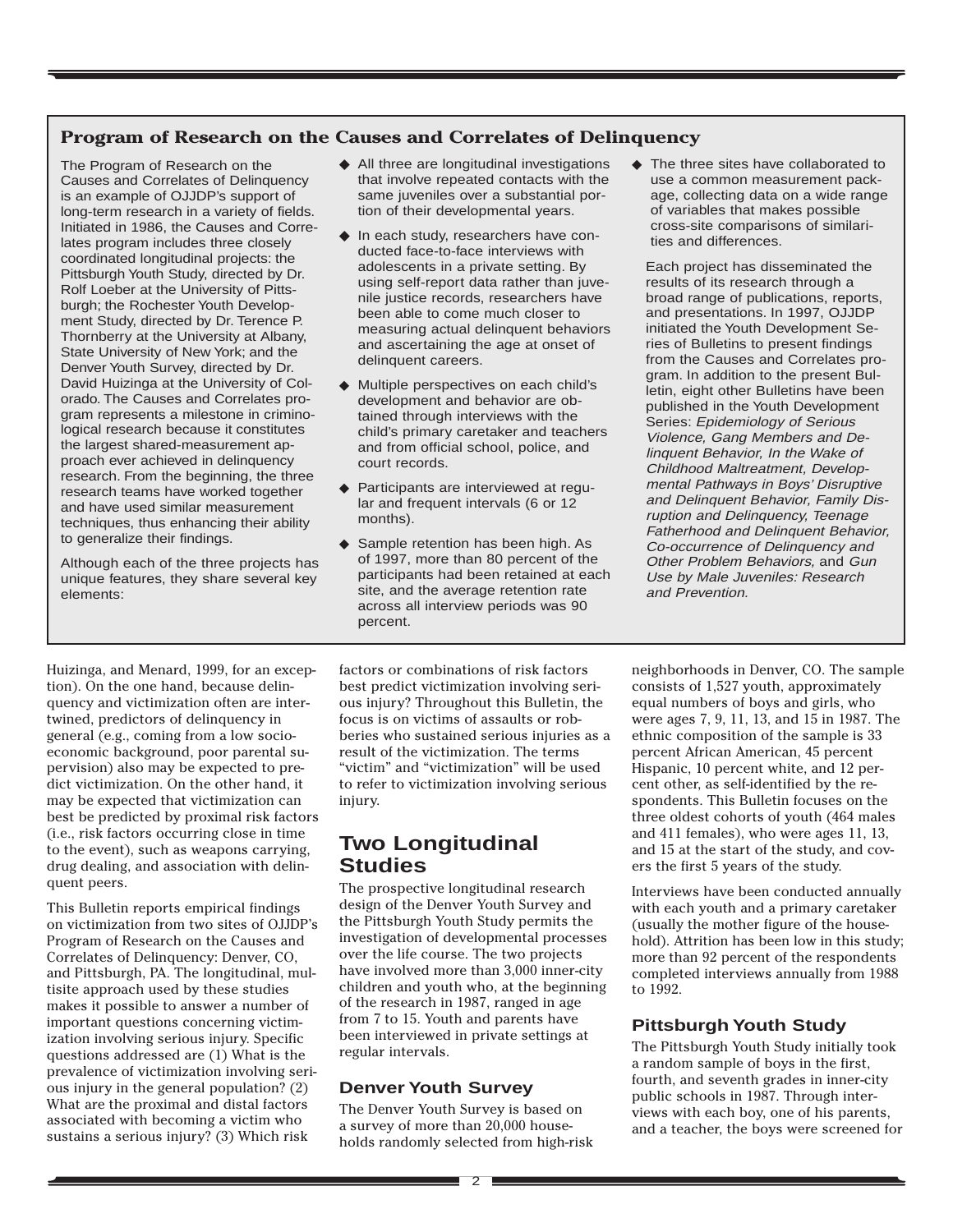the presence of risk factors involving 21 antisocial behaviors. The final sample consisted of 1,517 boys, including 30 percent of the interviewees who were most disruptive and a random sample of the remaining boys. Slightly more than half the boys identified themselves as African American and the remainder as white, a ratio similar to that found in Pittsburgh public schools.1 This Bulletin focuses on youth who were in the seventh grade at the start of the study (*n*=506).

Participants in the seventh grade cohort were followed from 1987 (average age, 13) to 1993 (average age, 18.5). Followups were initially conducted every 6 months and later once per year. At each assessment, the boy's primary caretaker (i.e., the person having primary responsibility for the child within the household) and teacher were also interviewed. In most cases (91 percent), the caretaker was the boy's biological mother, stepmother, or adoptive mother. Attrition has been quite low in this study, with an average participation rate across phases of 92.7 percent.

# **Assessment of Victimization and Risk Factors**

Youth participants in the Denver Youth Survey and the Pittsburgh Youth Study self-reported annually whether they had been victims. Participants were asked if they had received injuries from an assault or robbery (e.g., been attacked by someone with a weapon or by someone trying to seriously hurt or kill them). Injuries were considered serious if they involved a cut or bleeding, being knocked unconscious, or hospitalization. Victimization was identified in the Pittsburgh study when the respondents were, on average, ages 16.5 to 18.5, and in the Denver survey when the respondents were, on average, ages 13 to 17. In Pittsburgh, a number of boys who had been murdered (*n*=14) were included in the victimization group. Weighted data for prevalence figures that correct for the screening methods of each study were used so that population prevalence rates could be presented.

Risk factors were selected from family, school, peer, and personal domains. Family factors included low socioeconomic status, parental crime, single-parent household, and poor parental supervision. Individual factors included poor school grades, involvement in gang or group fights,<sup>2</sup> weapons carrying,

participation in serious assault, drug use, drug sales, and association with delinquent peers. Also included were measures of a youth's being oppositional, hyperactive, or impulsive. These measures were developed by Espiritu (1998) and employ a configuration of items from the Child Behavior Checklist (Achenbach and Edelbrock, 1987).

Risk factors were measured using information from youth respondents, parents, and, in Pittsburgh, teachers. Each of these informants provided useful and independent information about a youth respondent's behavior and background. As a result of extensive collaboration between the Causes and Correlates sites, all of the measures used were very similar and, in many cases, identical. In addition, a rigorous effort was made to ensure comparability of measures used in this Bulletin. In Pittsburgh, all risk factors used were measured during the first 2 years of the study. In Denver, family and psychological factors were measured during the first 2 years of the study, and other individual risk factors were measured prior to or concurrent with the first reported incident of becoming a victim. Thus, risk is measured temporally either prior to or concurrent with reported victimization.

## **Table 1: Prevalence of Victimization**

|                               | Number of<br>Youth | Number of<br><b>Victims</b> | <b>Prevalence of</b><br>Victims, Weighted $(\%)^*$ |
|-------------------------------|--------------------|-----------------------------|----------------------------------------------------|
| <b>Pittsburgh Youth Study</b> |                    |                             |                                                    |
| Male                          | 478†               | 62                          | 11                                                 |
| African American              | 273                | 43                          | 14                                                 |
| White                         | 205                | 19                          | 9                                                  |
| <b>Denver Youth Survey</b>    |                    |                             |                                                    |
| Male                          | 460                | 94                          | 20                                                 |
| African American              | 173                | 46                          | 27                                                 |
| <b>Hispanic</b>               | 210                | 40                          | 19                                                 |
| White                         | 32                 | 2                           | 6                                                  |
| Other                         | 45                 | 6                           | 13                                                 |
| Female                        | 413                | 43                          | 10                                                 |
| African American              | 158                | 20                          | 12                                                 |
| Hispanic                      | 181                | 16                          | 9                                                  |
| White                         | 39                 | 4                           | 9                                                  |
| Other                         | 35                 | 3                           | 9                                                  |
| Total                         | 873                | 137                         | 16                                                 |

\* Prevalence rates use weighted data that provide estimates for the populations from which the samples at each site were drawn.

 $<sub>†</sub>$  Although this Bulletin focuses on 506 youth from the Pittsburgh Youth Study, this table focuses</sub> on the 478 youth for whom full data were available.

# **Results**

### **Prevalence of Victimization**

Table 1 shows the prevalence of victimization for both sites. A striking percentage of youth and young adults had been seriously injured as a result of assaults or robberies. Among males, 11 percent in Pittsburgh and 20 percent in Denver reported having been a victim, as did 10 percent of the females in Denver. Prevalence rates were higher among minorities at both sites, particularly for African American males.

#### **Risk Factors for Victimization**

Because victimization is not evenly distributed across the youth population, the Denver and Pittsburgh studies used control groups that matched the victims' demographics (age, ethnicity, and, in Denver, gender) to compare risk factors for victims and nonvictims.

Table 2 shows the relation of victimization to individual risk factors. It also shows the odds ratio (the increased likelihood of victimization given the presence of a particular risk factor compared with its absence), statistical significance, and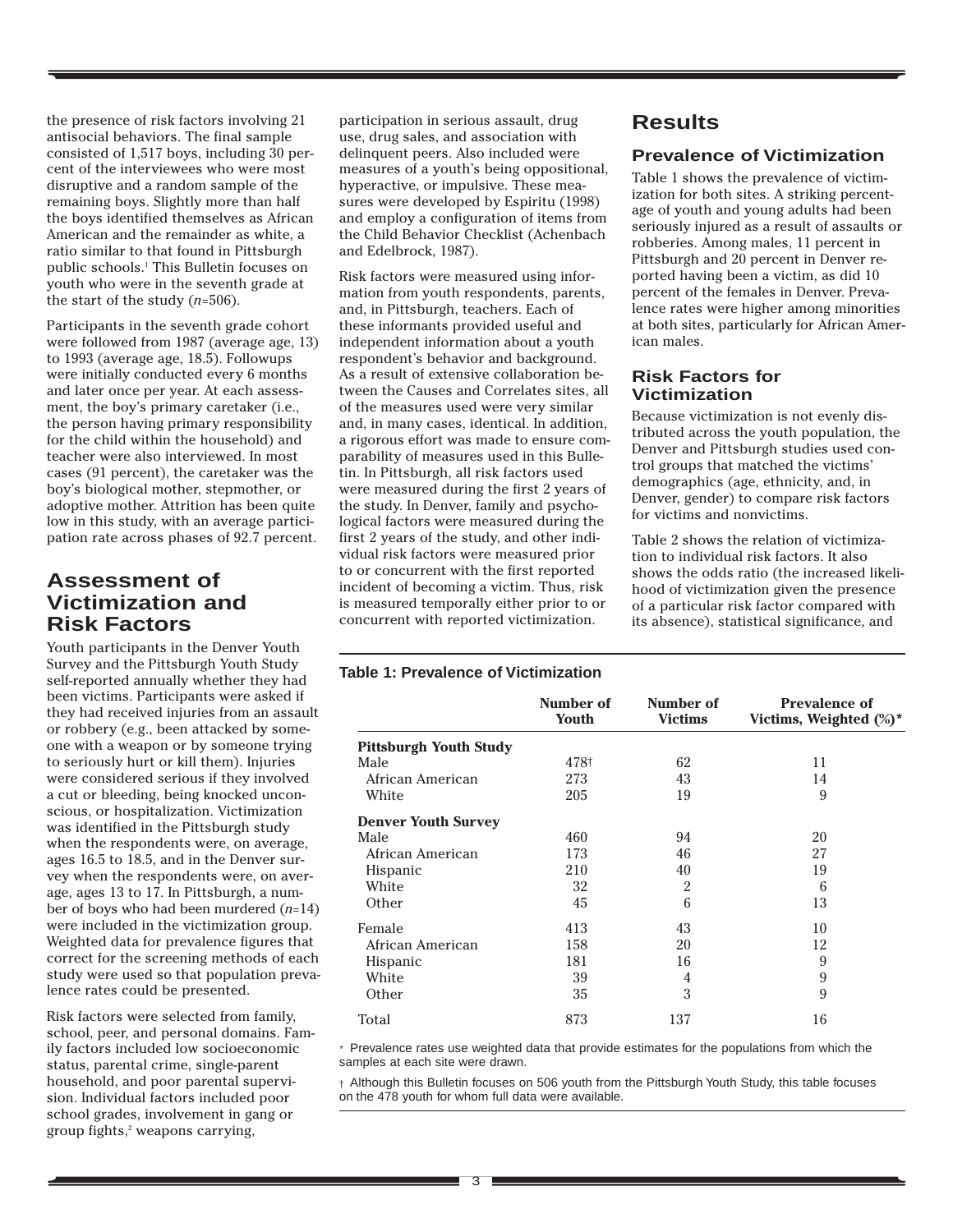percent injured in the risk-present and risk-absent groups.

Because many of the family and individual characteristics were not statistically significant in Pittsburgh and often were only significant for one gender in Denver, only the significant risk variables are included in table 2. The lack of significance of the family and some individual characteristics in Pittsburgh may reflect the somewhat older ages of the Pittsburgh sample when they were asked about victimization.

Several risk factors were significantly related to victimization at both sites and for both genders. These included participating in gang/group fights, carrying a weapon, committing serious assault, selling drugs, and associating with delinquent peers. The group of youth characterized by any one of these risk factors was generally two to four times more likely to have included victims than the group of youth who did not have the risk factor (see figure 1).

As shown in table 2, between 24 and 40 percent of males involved in gang/group fights had themselves been seriously injured, while approximately 12 percent of those who had not been involved in such fights had been seriously injured. Among females, 27 percent of those involved in gang/group fights had been seriously injured, while 8 percent of those who had not been involved in such fights had been seriously injured. Males who carried weapons were approximately three times more likely to be victimized than those who did not carry weapons— 27 to 33 percent of the weapons carriers became victims, as opposed to only 10 percent who did not carry weapons. Among females, the results were similar. Of those who carried weapons, 21 percent had been victims, and of those who did not carry weapons, only 6 percent had been victims. Similarly, both males and females who committed aggravated assault, sold drugs, had delinquent peers, or committed violent acts against others were much more likely to become victims than those who did not engage in such activities.

Several family and other risk factors were associated with elevated levels of victimization, but only in the Denver sample. This most likely reflects the age range and the concurrent measurement of risk and victimization used in analyses for that site. Among boys and girls, these risk factors included coming from a singleparent household, being oppositional

#### **Table 2: Significant Risk Factors for Victimization**

|                                                          | Odds<br><b>Ratio</b> | $\boldsymbol{p}$ | Injured (%), by Risk Factor |               |
|----------------------------------------------------------|----------------------|------------------|-----------------------------|---------------|
| <b>Risk Factors*</b>                                     |                      |                  | <b>Present</b>              | <b>Absent</b> |
| <b>Family</b>                                            |                      |                  |                             |               |
| Low socioeconomic status                                 |                      |                  |                             |               |
| DYS, female                                              | 2.00                 | 0.03             | 20                          | 10            |
| Parental crime                                           |                      |                  |                             |               |
| DYS, male                                                | 1.64                 | 0.00             | 28                          | 17            |
| Single-parent household<br><b>DYS</b>                    |                      |                  |                             |               |
| Male                                                     | 1.84                 | 0.01             | 24                          | 13            |
| Female                                                   | 2.33                 | 0.00             | 14                          | 6             |
| Poor parental supervision                                |                      |                  |                             |               |
| DYS, female                                              | 1.78                 | 0.07             | 16                          | 9             |
| <b>Individual</b><br>Oppositional behavior<br><b>DYS</b> |                      |                  |                             |               |
| Male                                                     | 1.70                 | 0.00             | 29                          | 17            |
| Female                                                   | 2.00                 | 0.02             | 16                          | 8             |
| Hyperactive<br><b>DYS</b>                                |                      |                  |                             |               |
| Male                                                     | 2.07                 | 0.00             | 31                          | 15            |
| Female                                                   | 1.89                 | 0.05             | 17                          | 9             |
| Impulsiveness<br>DYS, male                               | 2.10                 | 0.00             | 29                          | 14            |
| Poor school grades                                       |                      |                  |                             |               |
| DYS, male                                                | 1.94                 | 0.00             | 35                          | 18            |
| Involved in gang fights<br><b>DYS</b>                    |                      |                  |                             |               |
| Male                                                     | 3.63                 | 0.00             | 40                          | 11            |
| Female                                                   | 3.38                 | 0.00             | 27                          | 8             |
| <b>PYS</b>                                               | 2.30                 | 0.05             | 24                          | 12            |
| Weapons carrying<br><b>DYS</b>                           |                      |                  |                             |               |
| Male                                                     | 3.30                 | 0.00             | 33                          | 10            |
| Female                                                   | 3.30                 | 0.00             | 21                          | 6             |
| <b>PYS</b>                                               | 3.20                 | 0.00             | 27                          | 10            |
| Involved in serious assault<br><b>DYS</b>                |                      |                  |                             |               |
| Male                                                     | 2.19                 | 0.00             | 35                          | 16            |
| Female                                                   | 3.67                 | 0.00             | 33                          | 9             |
| <b>PYS</b>                                               | 3.92                 | 0.00             | 33                          | 11            |
| Drug use<br><b>DYS</b>                                   |                      |                  |                             |               |
| Male                                                     | 2.20                 | 0.00             | 33                          | 15            |
| Female                                                   | 3.57                 | 0.00             | 25                          | 7             |
| Drug sales<br><b>DYS</b>                                 |                      |                  |                             |               |
| Male                                                     | 1.70                 | 0.01             | 30                          | 17            |
| Female                                                   | 7.50                 | 0.00             | 60                          | 8             |
| <b>PYS</b>                                               | 2.80                 | 0.01             | 26                          | 11            |
| Delinquent peers                                         |                      |                  |                             |               |
| <b>DYS</b>                                               |                      |                  |                             |               |
| Male                                                     | 1.60                 | 0.00             | 27                          | 15            |
|                                                          |                      |                  |                             |               |
| Female<br><b>PYS</b>                                     | 4.25<br>2.60         | 0.01<br>$0.00\,$ | 34<br>$25\,$                | 8<br>11       |

Note: Estimates provided are based on data weighted to reflect these groups in the population. \* DYS, Denver Youth Survey; PYS, Pittsburgh Youth Study (all male).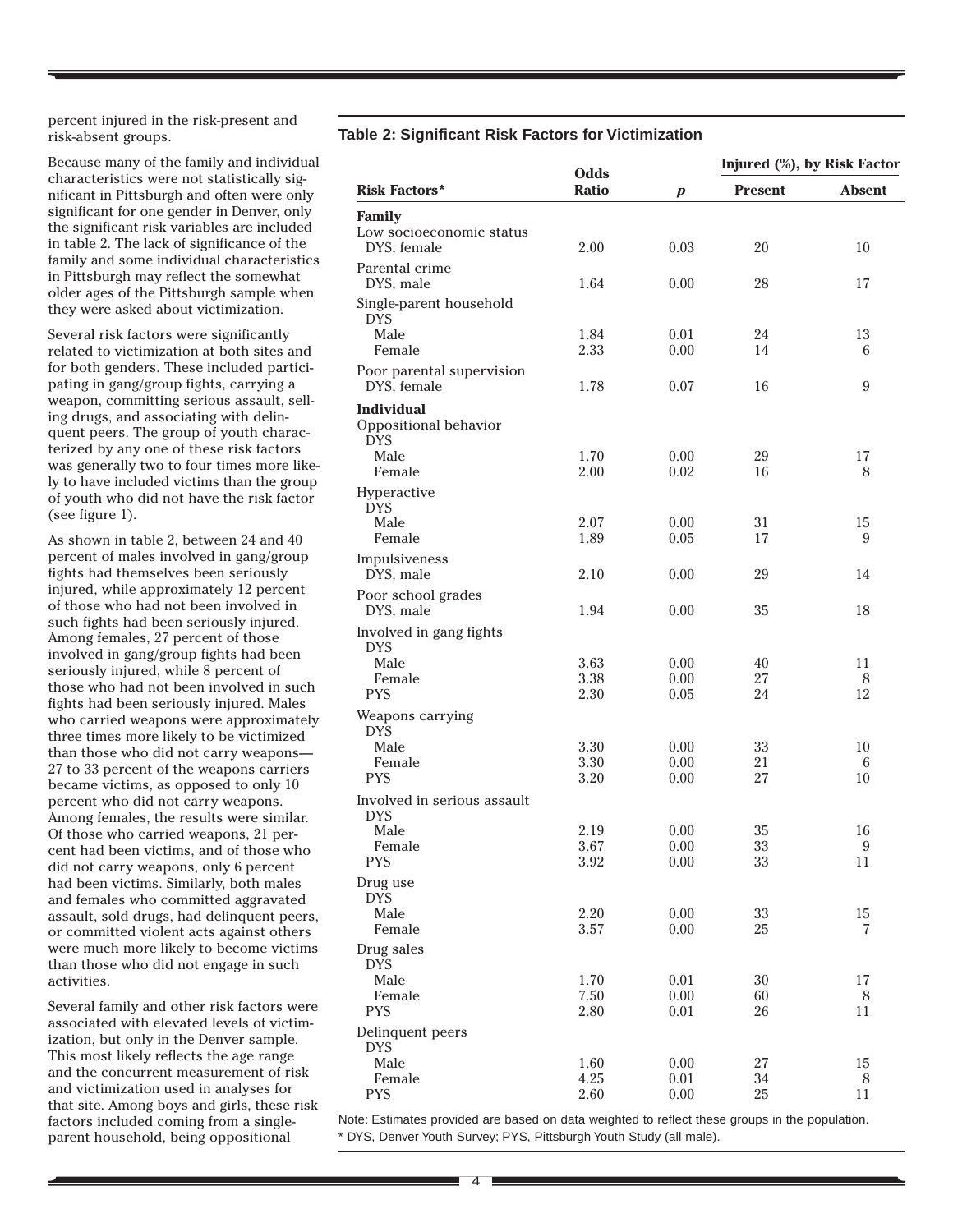

and hyperactive, and using drugs. Among males, risk factors also included having poor school grades, being impulsive, and having parents involved in criminal activities.

The relation of various combinations of risk factors to victimization was examined using the five risk factors that were closely associated with such victimization at both sites (participating in gang/group fights, carrying a weapon, committing serious assault, selling drugs, and having delinquent peers). Figure 2 shows clearly that for males the number of risk factors a youth has and his chances of becoming

a victim are related. Among males overall, as the number of risk factors increased, so did the prevalence of victimization. While only 6 to 8 percent of males with no risk factors were victimized, 50 to 70 percent who had four or more risk factors had been victimized (see figure 2). Similar findings held for females. Among females with none of the five risk factors mentioned above, 5 percent had become victims; among those with one risk factor, 10 percent had become victims; and among those with two or more risk factors, 42 percent had become victims. Although the number of females with four or more

risk factors was small, 100 percent of these females had become victims.

Across both studies and for each gender, the combination of committing assaults and carrying a weapon was particularly associated with elevated levels of victimization (see table 3). Among males, 40 to 46 percent of those individuals who carried weapons and were assaultive were themselves victims. Among females who carried weapons and were assaultive, 30 percent were victims. Examining all victims as a group, among males in Pittsburgh, 27 percent had this combination of risk factors and 49 percent had at least one of these risk factors. Among male victims in Denver, 62 percent had this combination of risk factors and 84 percent had at least one of these risk factors. Among female victims in Denver, 26 percent had this combination of risk factors and 65 percent had at least one of these risk factors. Thus, in Pittsburgh, about half the victims carried weapons or were involved in assaults, and in Denver, roughly threequarters of male victims and two-thirds of female victims carried a weapon or were involved in assaults.

# **Conclusion**

A sizeable percentage of youth and young adult males and females reported being victims. In Pittsburgh, 11 percent of males between the average ages of 16.5 and 18.5 received serious injuries when they were assaulted or robbed. In Denver, 20 percent of males and 10 percent of females reported being victims between ages 13 and 17. Quite clearly, victimization was not a rare occurrence in these samples. At both sites, minorities, especially African American males, were more likely to have been victims.

Several risk factors for victimization were found at both sites. These included participating in gang or group fights, carrying a weapon, committing serious assault, selling drugs, and associating with delinquent peers. Fourteen percent of the male victims and 28 percent of the female victims in Denver did not have any of these measured risk factors. In Pittsburgh, 34 percent of the victims did not have any of these risk factors.

Thus, although not all victims had these risk factors, the vast majority of victims (66 percent in Pittsburgh and 87 percent of males and 72 percent of females in Denver) were involved in behaviors or activities that might be associated with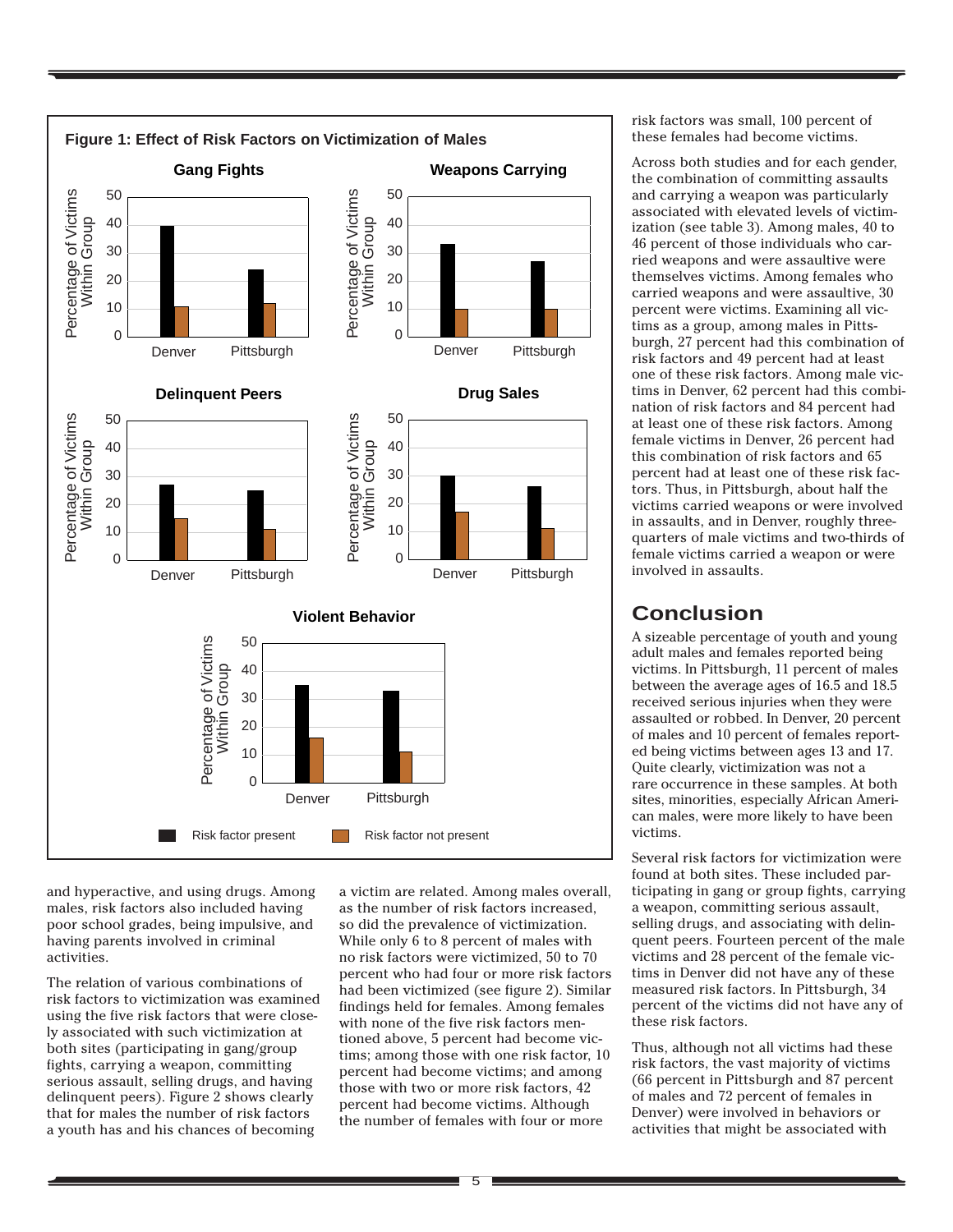

#### **Table 3: Victimization, by Pattern of Risk Factors**

| <b>Pattern of</b><br><b>Risk Factors</b> | Number of<br><b>Youth</b> | Number of<br><b>Victims</b> | Rate of<br>Victimization (%) | <b>Victims With</b><br>Pattern (%)* |
|------------------------------------------|---------------------------|-----------------------------|------------------------------|-------------------------------------|
| Pittsburgh                               |                           |                             |                              |                                     |
| No risk factors                          | 150                       | 14                          | 9                            | 34                                  |
| Assault                                  | 28                        | 3                           | 11                           | 7                                   |
| Hidden weapon<br>Assault and             | 37                        | 6                           | 16                           | 15                                  |
| hidden weapon<br>Other risk              | 24                        | 11                          | 46                           | 27                                  |
| factors only                             | 50                        | 7                           | 14                           | 17                                  |
| <b>Denver</b><br>Male                    |                           |                             |                              |                                     |
| No risk factors                          | 184                       | 13                          | 7                            | 14                                  |
| Assault                                  | 40                        | 9                           | 23                           | 10                                  |
| Hidden weapon<br>Assault and             | 61                        | 11                          | 18                           | 12                                  |
| hidden weapon<br>Other risk              | 145                       | 58                          | 40                           | 62                                  |
| factors only                             | 30                        | 3                           | 10                           | 3                                   |
| Female                                   |                           |                             |                              |                                     |
| No risk factors                          | 250                       | 12                          | 5                            | 28                                  |
| Assault                                  | 24                        | 4                           | 17                           | 9                                   |
| Hidden weapon<br>Assault and             | 74                        | 13                          | 18                           | 30                                  |
| hidden weapon<br>Other risk              | 37                        | 11                          | 30                           | 26                                  |
| factors only                             | 21                        | 3                           | 14                           | $\overline{7}$                      |

Note: Assault defined as gang fight or other assault. Hidden weapon defined as carrying a hidden weapon. Other risk factors were drug sales and delinquent peers.

Some percentages do not add to 100 because of rounding.

sustaining serious injuries. This raises a number of issues for the prevention of victimization. First, for the majority of victims, successful delinquency prevention procedures are likely to prevent victimization. Because most victims are themselves involved in assaultive behaviors, sell drugs, and/or have delinquent peers, avoidance of these risky behaviors could result in the lowering of risk for victimization. In fact, although not examined in this Bulletin, victimization may be a fairly strong indicator of a juvenile's involvement in serious delinquency. Interventions designed to reduce the delinquency of identified victims may be successful from both a delinquency and a victimization perspective.

Second, more information is needed about juvenile victims who are not involved in risky behaviors and the events surrounding their victimization so that safety precautions for this group can be developed and taught. Programs for intervening with potential perpetrators of such violence also are needed.

# **Endnotes**

1. A more detailed description of the characteristics of the study participants and the methods used to select them can be found in Loeber and colleagues (1998).

2. Youth who are not members of delinquent gangs report involvement in "gang or group fights," in which groups of youth fight each other. This Bulletin uses the term "gang fights" in a generic sense; participation in a gang fight does not necessarily imply membership in a delinquent gang.

## **References**

Achenbach, T.M., and Edelbrock, C.S. 1987. *Manual for the Child Behavior Checklist and Revised Child Behavior Profile.* Burlington, VT: University of Vermont, Department of Psychiatry.

Esbensen, F-A., Huizinga, D., and Menard, S. 1999. Family context and criminal victimization in adolescence. *Youth & Society* 31(2):168–198.

Espiritu, R. 1998. Are girls different?: An examination of developmental gender differences in pathways to delinquency. Unpublished doctoral dissertation. Boulder, CO: University of Colorado.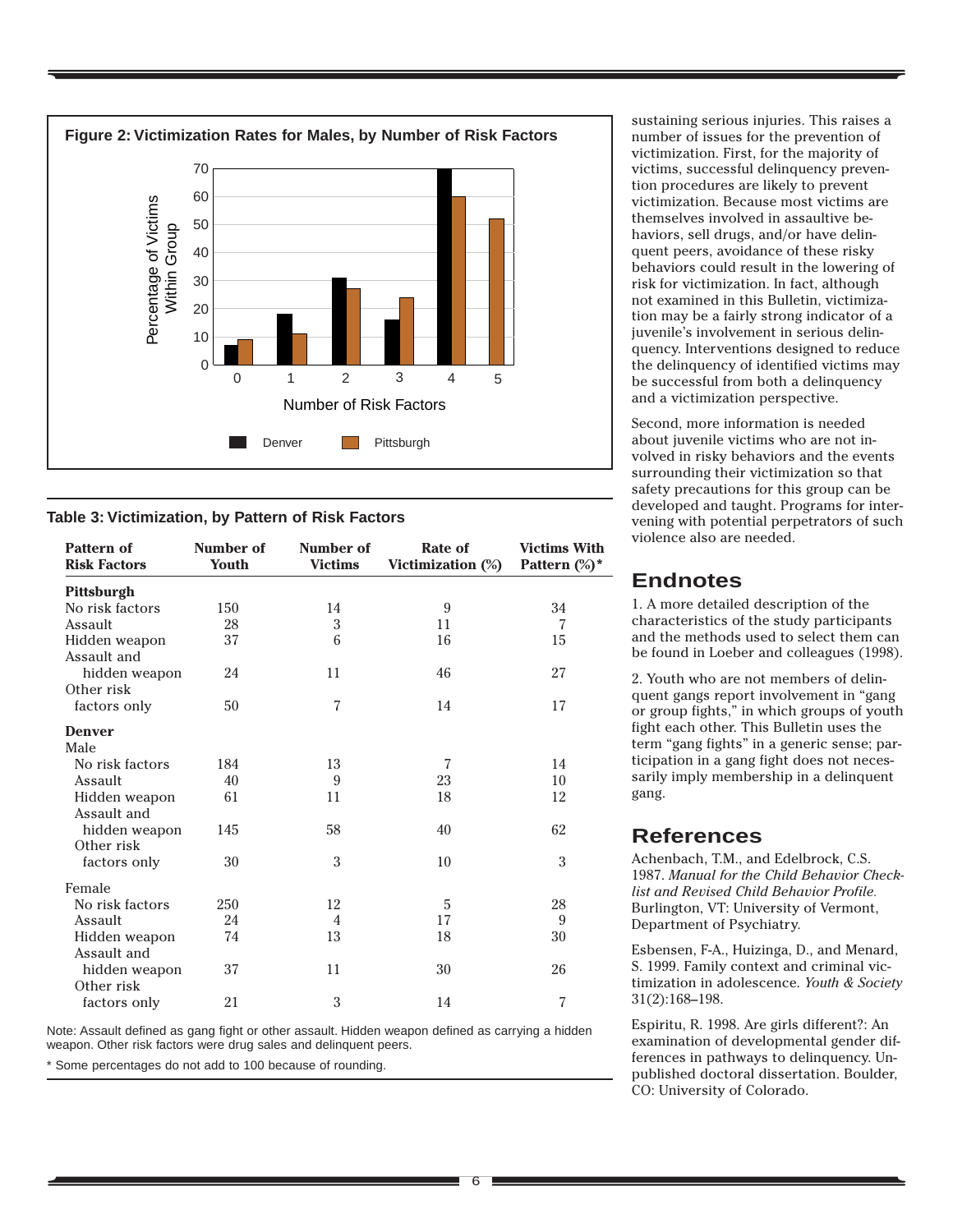Huizinga, D., and Jakob-Chien, C. 1998. The contemporaneous co-occurrence of serious and violent juvenile offending and other problem behaviors. In *Serious and Violent Juvenile Offenders: Risk Factors and Successful Interventions,* edited by R. Loeber and D.P. Farrington. Thousand Oaks, CA: Sage Publications, Inc., pp. 47–67.

Lauritsen, J.L., Laub, J.H., and Sampson, R.J. 1992. Conventional and delinquent activities: Implications for the prevention of violent victimization among adolescents. *Violence and Victims* 7(2):91–108.

Loeber, R., DeLamatre, M., Tita, G., Cohen, J., Stouthamer-Loeber, M., and Farrington,

D.P. 1999. Gun injury and mortality: The delinquent backgrounds of juvenile victims. *Violence and Victims* 14(4):339–352.

Loeber, R., Farrington, D.P., Stouthamer-Loeber, M., and Van Kammen, W.B. 1998. *Antisocial Behavior and Mental Health Problems: Explanatory Factors in Childhood and Adolescence.* Mahwah, NJ: Lawrence Erlbaum Associates.

Simon, T.R., Dent, C.W., and Sussman, S. 1997. Vulnerability to victimization, concurrent problem behaviors, and peer influence as predictors of in-school weapon carrying among high school students. *Violence and Victims* 12(3):277–289.

## **Acknowledgments**

The research was supported by grants 96–MU–FX–0012 and 96–MU–FX–0017 from the Office of Juvenile Justice and Delinquency Prevention.

Rolf Loeber, Ph.D., is Professor of Psychiatry, Psychology, and Epidemiology at the University of Pittsburgh Medical Center, Pittsburgh, PA, and Principal Investigator for the Pittsburgh Youth Study. His research interests concern developmental psychopathology, antisocial and delinquent behaviors from childhood to early adulthood, criminology, juvenile substance use and abuse, juvenile mental health problems, family and neighborhood risk processes, protective factors, and public health interventions.

Larry Kalb is a doctoral student in the Joint Clinical/Developmental Psychology Program at the University of Pittsburgh, Pittsburgh, PA. His research interest concerns the development of antisocial behavior in juveniles and childhood noncompliance.

David Huizinga, Ph.D., is the Principal Investigator for the Denver Youth Survey. He is a Senior Research Associate at the Institute of Behavior Science, University of Colorado at Boulder. His research interests concern the child, adolescent, and early to midadulthood developmental processes related to deviant and successful adaptations over the life course.

## **Share With Your Colleagues**

Unless otherwise noted, OJJDP publications are not copyright protected. We encourage you to reproduce this document, share it with your colleagues, and reprint it in your newsletter or journal. However, if you reprint, please cite OJJDP and the authors of this Bulletin. We are also interested in your feedback, such as how you received a copy, how you intend to use the information, and how OJJDP materials meet your individual or agency needs. Please direct your comments and questions to:

#### **Juvenile Justice Clearinghouse**

Publication Reprint/Feedback P.O. Box 6000 Rockville, MD 20849–6000 800–638–8736 301–519–5600 (fax) E-mail: tellncjrs@ncjrs.org

Singer, S.I. 1986. Victims of serious violence and their criminal behavior: Subcultural theory and beyond. *Violence and Victims* 1(1):61–86.

Thornberry, T.P., and Figlio, R.M. 1974. Victimization and criminal behavior in a birth cohort. In *Images of Crime: Offenders and Victims,* edited by T.P. Thornberry and E. Sagarin. New York, NY: Praeger Publishers, pp. 102–112.

This Bulletin was prepared under grant number 95–JD–FX–0018 from the Office of Juvenile Justice and Delinquency Prevention, U.S. Department of Justice.

Points of view or opinions expressed in this document are those of the authors and do not necessarily represent the official position or policies of OJJDP or the U.S. Department of Justice.

*The Office of Juvenile Justice and Delinquency Prevention is a component of the Office of Justice Programs, which also includes the Bureau of Justice Assistance, the Bureau of Justice Statistics, the National Institute of Justice, and the Office for Victims of Crime.*